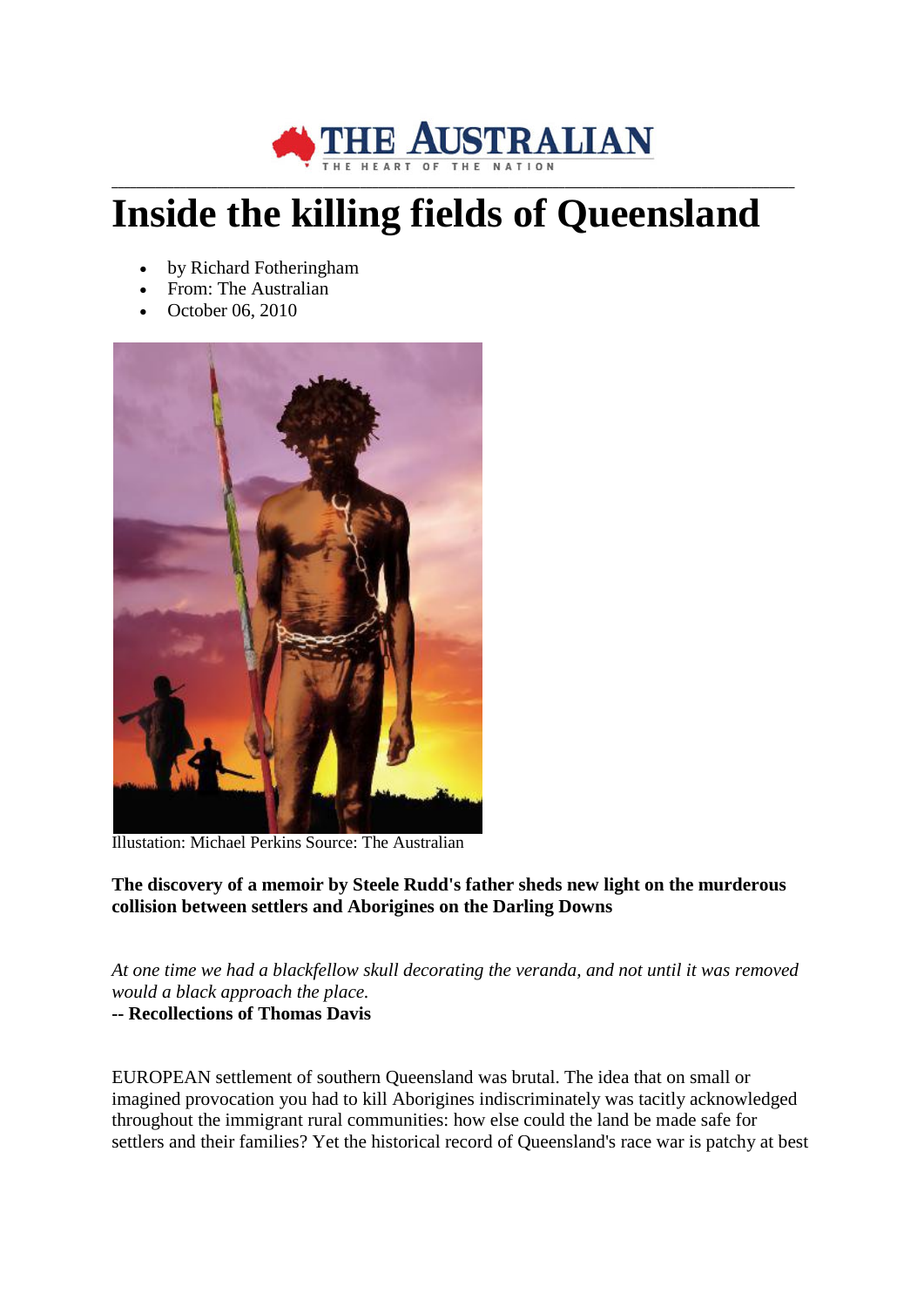and an uncomfortable silence still hangs over the most controversial issue in Australian colonial history.

The recent discovery of a memoir of the 1850s frontier offering graphic accounts of the slaughter of Queensland Aborigines casts a fresh and confronting light on settler history. It makes, at times, for painful reading. The recollections are those of Thomas Davis, a former convict who worked on the Darling Downs and farther west around the town of Surat in the 1850s. His memoir was preserved, and no doubt polished, by his son Arthur Hoey Davis who, under the pen-name Steele Rudd, created the popular characters Dad and Dave in the stories published in 1899 as On Our Selection.

As the biographer of Rudd I was recently given access to Davis's manuscript, which has been in the possession of a Queensland pastoral family for more than a century. It is an important new addition to our understanding of European and Aboriginal encounters as the frontier was rolled from east to west.

Davis's memoir covers the decade from his arrival in Sydney in 1849 to the celebration in December 1859 of Queensland's separation from NSW. His first remarks about such encounters, though muted, make an emphatic statement about the burden of guilt:

*The blacks, even this far back, were quiet on the Darling Downs. Hodgson, the Leslies and many others by many conflicts had taken the go out of them. To this day the bones of many an aboriginal still lie bleaching on well-known parts of some Downs stations. [But] I can recall two occasions only when a white man was murdered by blacks on the Downs.*

Farther west, near Maranoa, the race war was ablaze. Davis offers many accounts of Aboriginal-settler violence leading to indiscriminate slaughter. In early 1854 stations were "being rapidly formed" in the district, Davis observes. He is offered the job of postmaster at Surat and accepts, leaving within a week with his young wife for what he describes as a "perilous journey" into the west. "Along with the couple there was a party of four black troopers, black off-sider and another blackfellow and gin. The bullock driver was a fiery tempered fellow and in consequence went by the name of Hell-fire George." The Aboriginal "off-sider" was named Tommy:

*All went well until nearing Chinchilla. Here Hell-fire George quarrelled with the off-sider, and from words they came to blows. It was a good fight; but seeing the driver overpowered by the black I stepped in and separated them. No sooner had I done so than Hell-fire ran to the dray, took out his gun which was loaded with shot, and fired point blank at the black's head. There wasn't a move out of him though his face and forehead were one mass of shot wounds. His head was as hard as a maul.*

I extracted as much of the shot as I could from him. Next morning his head was a fright -- 'twas like a large plum pudding boiled hard.

Tommy, remarkably, survives. But he does not remain long with the party and slips away one night, only to return with "half a hundred of his tribe, armed to the teeth". The tribe pauses to hold what Davis imagines is a "council of war". But when he approaches hoping to conciliate he is greeted with a few spears and retreats hurriedly: "Then the wild yells of them! And a shower of spears and boomerangs rattled round the dray. We were well supplied with firearms and ammunition, and opened fire on them under cover of the dray. Some fell -- the rest immediately made off, for which we were thankful."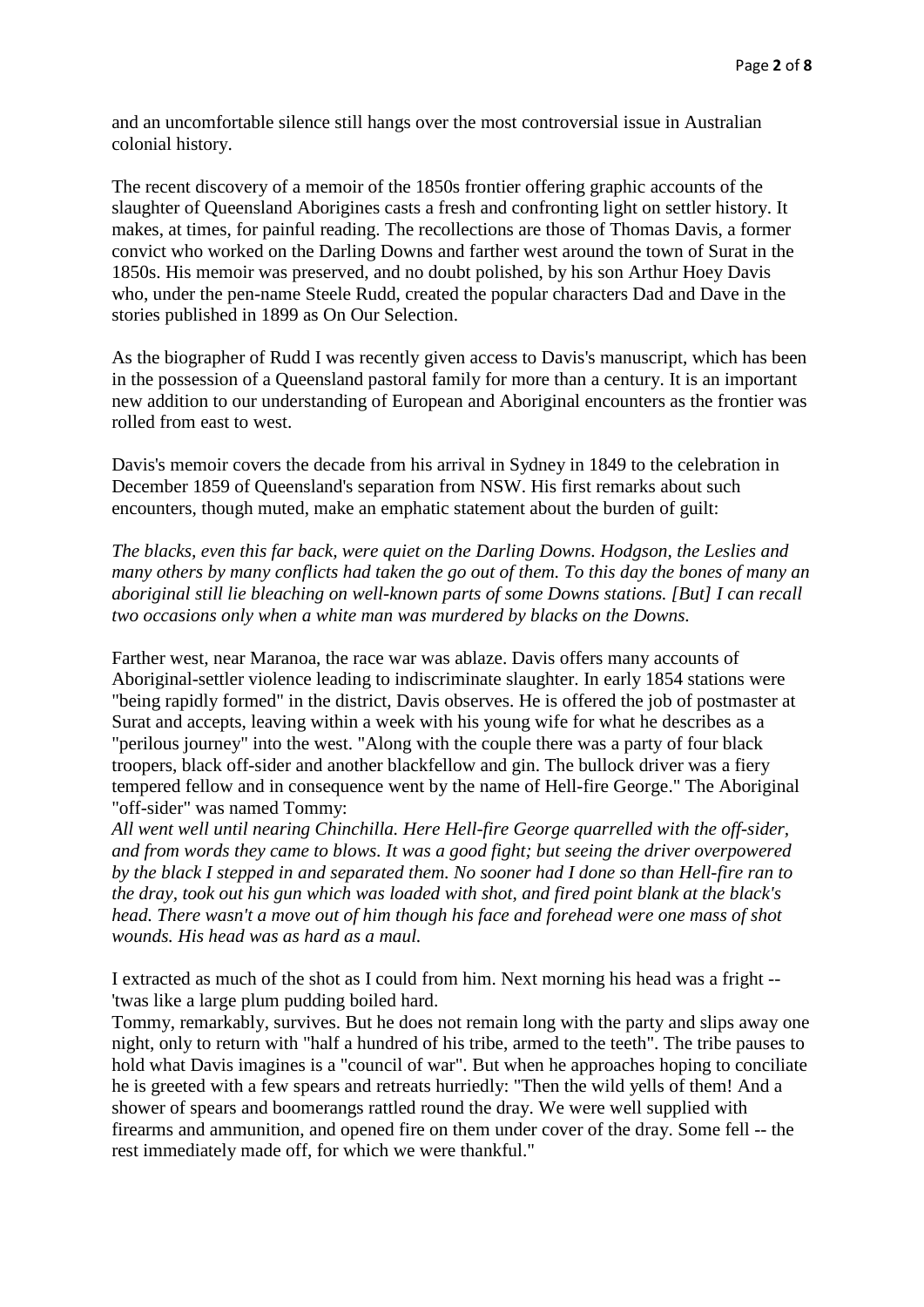The account shifts gear when one of the troopers is sent to inform the local authorities. He returns the next morning with a sergeant at the head of 18 Aboriginal police (a para-military force overseen by white officers).The sergeant, Davis reports, "followed the blacks and shot down the lot of them. Such fearful slaughter was unnecessary and unjustified."

IN 2000, the historian Keith Windschuttle, in three articles in Quadrant magazine, attacked what he claimed was a substantial over-reliance on fragmentary evidence, improbably exaggerated memories and the sloppy use of sources: an ideologically biased "black armband" view of Australia's past that at its worst amounted to a "fabrication" of Aboriginal history. In the increasingly acrimonious debate that followed, his critics, notably in the 2003 volume Whitewash, edited by Robert Manne, counter-claimed he was putting a "white blindfold" on the history of race relations, in part because some of the evidence was anecdotal or ultimately unprovable.

There are of course extensive records about some massacres, based on witness reports and occasionally a court case. But part of the problem of trying to establish the true extent of the race wars has been the culture of settler community silence that, in particular, followed the unexpected outcome of the best known massacre of all: in 1838 at Myall Creek west of Inverell in NSW.

Eleven men were tried for the indiscriminate murder of up to 30 Aborigines but a jury acquitted them. Governor George Gipps, determined to bring order to the lawless outback, had seven of the 11 retried on a different charge. They were found guilty and hanged. As many commentators have noted, this didn't stop the killings; rather, it made the police and vigilante groups more careful to cover up their actions, leave no witnesses and not discuss what had happened.

So evidence was concealed and until relatively recently no one recorded the black side of the story and fewer gave it credence. In 1981, Henry Reynolds had to publish his The Other Side of the Frontier: An Interpretation of the Aboriginal Response to the Invasion and Settlement of Australia through his history department at James Cook University in Townsville after several rejections by commercial publishers. It was almost immediately republished by Penguin with a foreword by controversial anthropologist C. D. Rowley, but its inadequate sourcing of some evidence made it one of Windschuttle's principal targets.

The debate about colonial Australia's race wars, in many respects, has been a debate about the plausibility of sources and the adequacy of historical records. As recently as 2008, Jonathan Richards, in The Secret War: A True History of Queensland's Native Police, lamented: "Firsthand accounts of frontier racial violence are few."

The discovery of a substantial historical document -- Davis's memoir runs for 11,500 words, bearing elements of close, on-the-spot reportage -- should be seen in this context. What gives Davis's narrative particular value is that he writes as an ordinary working man, intelligent but with limited education -- a former surveyor's assistant, postman, blacksmith and, later, small farm selector -- rather than as a grazier, policeman or administrator. He writes from inside the action.

Clearly traumatised by experiences that occurred up to 50 years earlier, he describes without guilt or remorse his participation in "necessary" or "defensive" action while deploring the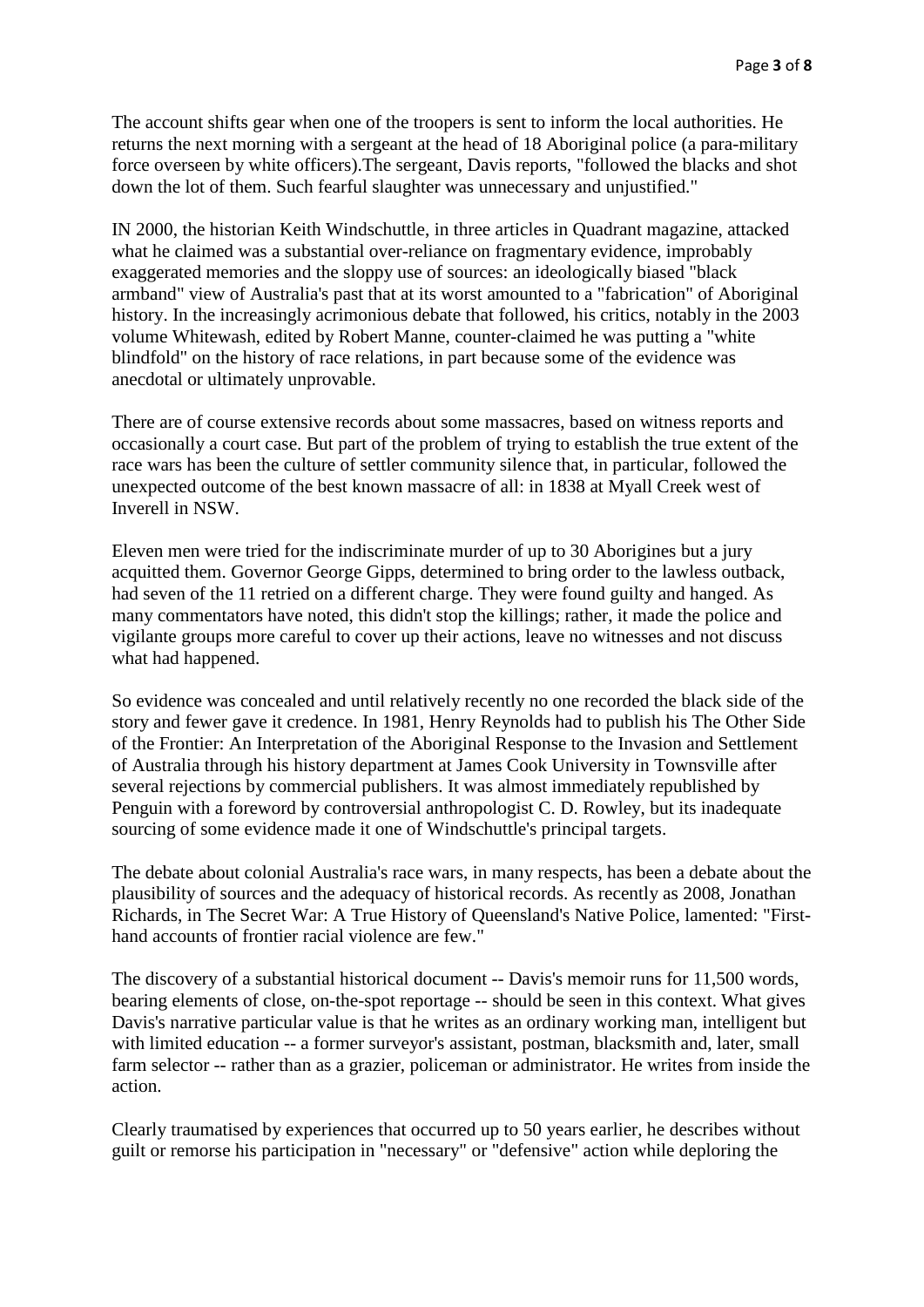overreaction of others. One of his long and detailed passages concerns incidents southwest of Roma, and he explains the origins of the disputes as he understood them:

*A little later an out-station of Mount Abundance belonging to P. McKinrow was attacked, though not without some justification. 'Twas a custom of the whites to keep a few gins on the stations -- say, one apiece. The gins' husbands permitted them to stay until they should require them to shift to some other part of the country.*

*At this out-station there were four gins, who, when their husbands came for them, were persuaded by the whites to remain. The blacks became infuriated which was only natural, and the only thing left them to do was to use force. They watched their opportunity which came one day when the men went out to muster cattle, leaving the hut-keeper -- a fellow named the Boomer -- and the gins in charge. Rolling up, the blackfellows again demanded their gins, and were answered by a shot from the Boomer's carbine, which accounted for the foremost one. Nothing daunted, the others charged the hut and although a second one dropped when the carbine spoke again, they succeeded in setting the place afire.*

Davis does not say whether there were reprisal shootings. On the next occasion, however, he became part of the action:

*Subsequently at Bingera Station on the Balonne River, when owned by Fitzgerald, and managed by one B----, there was more trouble. As in the Mount Abundance affair some blackfellows called for their gins and were refused possession. No force was attempted, but the blacks in strong numbers rounded up and drove away every working horse that was on the place and, to an extent, became masters of the situation, the station hands being unable to move out.*

*Collecting stock returns, I chanced to make Bingera just at this time -- fortunately, perhaps, for B -- and his hands. Learning their position, I wheeled round and rode straight into Surat. There I found the lieutenant in charge of the force sitting down to a meal, having just returned from the Dawson where, also, the blacks had been giving trouble. Tired as the troopers and himself must have been, they were, nevertheless, on the road to Bingera within the next hour.*

*At Waggor they came upon the blacks numbering between two and three hundred, shepherding the Bingera horses. The police fired a few shots in the air to disperse them, but without effect. Finding no injury done them, the blacks became emboldened and advanced at a run to surround the troops. Spears and boomerangs went flying in every direction. A trooper rolled out of his saddle, another's horse with a spear hanging to it bolted through the trees. The lieutenant gave the word to fire and a fearful conflict began. The blacks stood their ground and fought bravely -- fought until the dead lay thick about them -- and only retreated when darkness set in. When morning broke upon the scene they had all disappeared and nothing but the dead remained.*

*Four or five of the lieutenant's men were badly wounded, and riding over the scene of battle I counted thirty-seven dead bodies, including that of the trooper. Yet I am confident that more of the poor wretches fell that day, and, lying here and there in the grass as they had dropped, were left to the birds and the wild dogs of the bush to feast upon!*

Though such accounts are immediate and shocking, it would be a mistake to regard Davis's recollections as memories unshaped by convention, error or literary revision. Cowboy-and-Indian "yellowback" literature was already well known in Australia by the time Davis's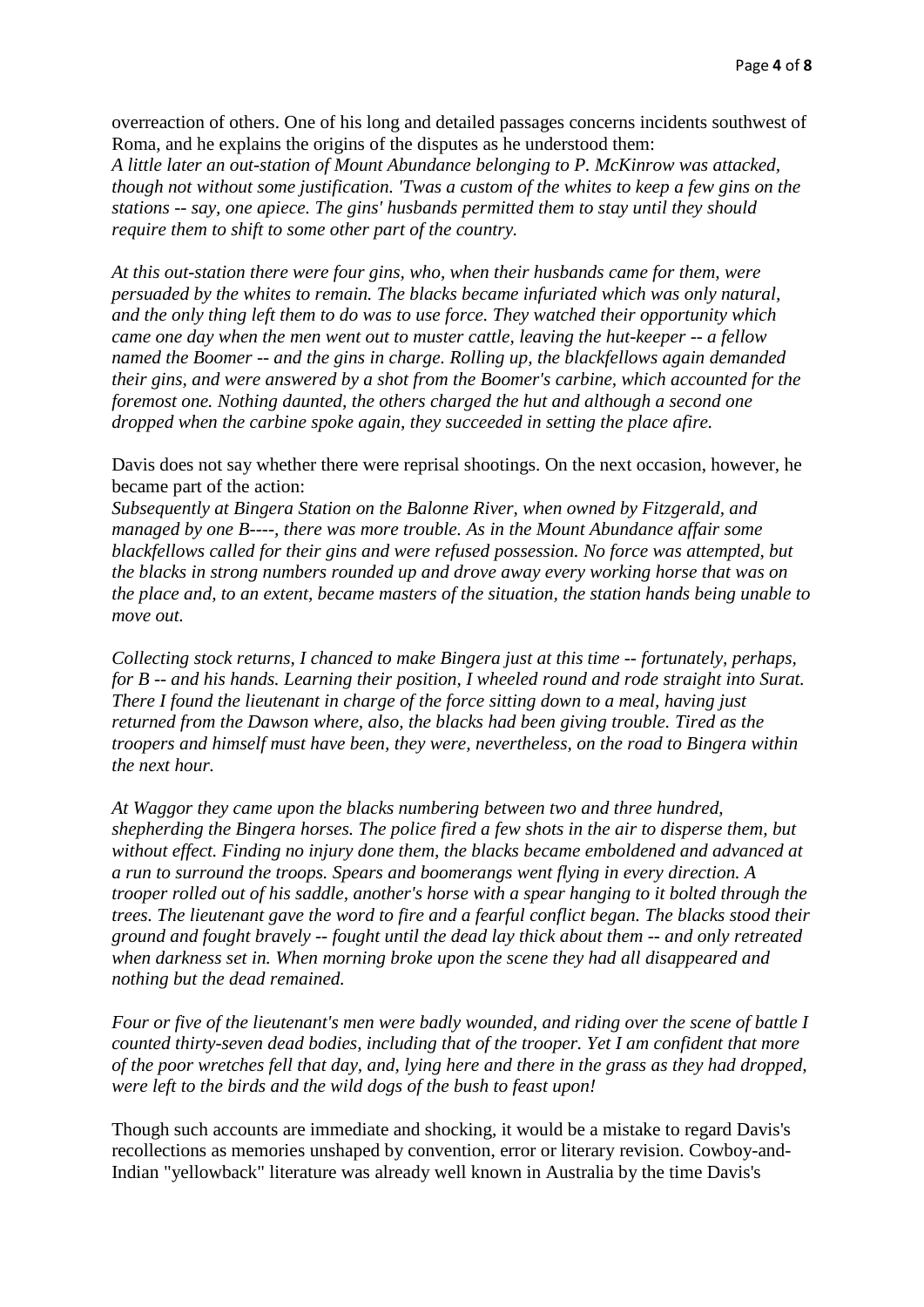memories were written down by his son, and that style of writing weaves its way through the reportage.

"Dad's in town first time for 41 years," Rudd wrote from Brisbane to The Bulletin's literary editor, A. G. Stephens, in May 1899. Father and son had reconnected in the last years of Davis's life; he died in 1904. A reference to the 1898 murders in the town of Gatton, west of Brisbane, and opening comments suggesting Davis is looking back from about 1902, make it likely Rudd, who knew shorthand, was on the lookout for fresh material to help his budding literary career and encouraged his father to reminisce and jotted down his stories.

Davis clearly had been irritated by inaccuracies in historical articles he had read in local newspapers. A published letter he wrote to The Queenslander in 1899 correcting an earlier account has been copied verbatim into the recollections; this, at least, is the unedited father's voice. It seems likely, however, that Rudd later connected the fragments into a narrative and added his own values and voice, including an over-fondness for exclamation. As well, sections suddenly and sometimes awkwardly adopt a more elevated tone, combining Davis's knowledge with his son's literary pretensions:

*About the hour of sunset one could see the lagoons of the Maranoa fringed with boisterous darkies diving for roots of a water lily, known by its large yellow flower, which in size and shape resembled a potato.*

*Other times they gallivanted the plains, like school children, gathering tah, the root of a small plant topped with a blue flower, which, like the lily, they usually roasted.*

There is also extensive moralising that, while it doubtless expresses the world view Davis and Rudd wished to project publicly and demonstrates well that liberal if not radical opposition to European extermination and exploitation was common enough even at the time, reads more like a well-wrought sermon than a real protest. They accept the belief common at the time that indigenous people were doomed to extinction, thus conveniently passing from consciousness and conscience:

*It is sorrowful even to contemplate the wrongs perpetrated on these unfortunate people. The carbine of early days, the rum, European and Mongolian vices and diseases did fatal work amongst them, rapidly diminished their numbers, and soon they will all have disappeared from us forever. It is a humiliating fact that Great Britain, the most civilised and evangelical nation in the world, whose proud boast is that the sun never sets on her dominions, should, with all her pre-eminence, establish her colonies in the destruction of the native inhabitants whom she sweeps before her; and while her sons go forth to multiply, replenish and subdue, the original owners of the land disappear like snow before the sun. . . ..*

Rather better is where reportage is used to specify moral outrage:

*The black police and their officers were quite as inhuman, if not more so. These guardians of the law seemed to have full licence to kidnap and ravish the women of the first tribe they came across after a depredation had taken place.*

*Frequently I have seen them tie young gins -- yelling and struggling -- to the backs of their horses and carry them off after a dispersal, after the bullets had thinned and weakened the ranks of their protectors.*

*Wandaigumbil Police Barracks early in the fifties was a perfect harem -- young and old gins ranging from twelve to fifty years could be seen there at any time. The cause of the crimes*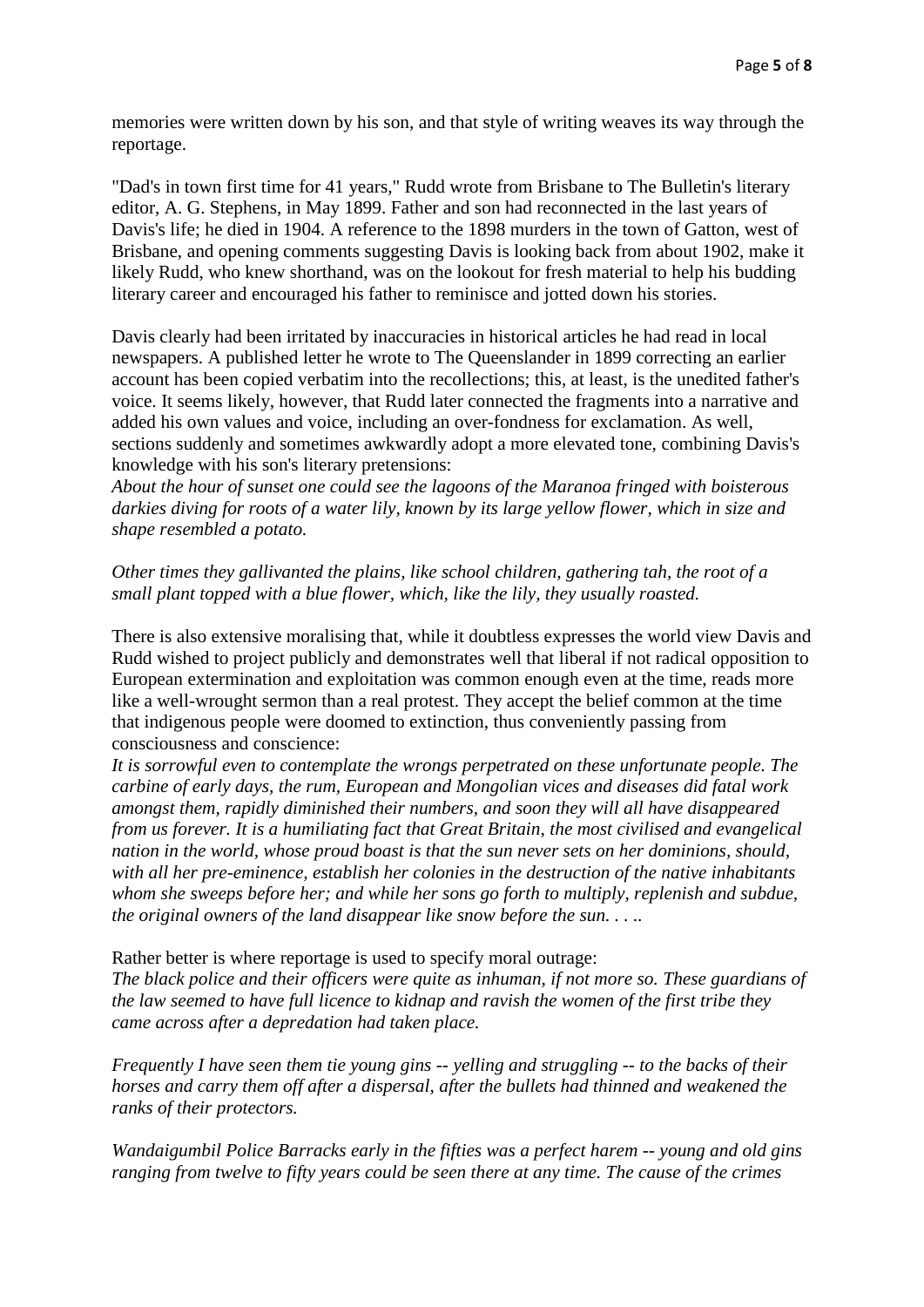*originated with the whites. The white man was to blame. Was not the aboriginal robbed of his country? and of his home? Was his hunting grounds -- places held sacred by him -- not taken and turned into cattle camps by the white man? Those happy homes where once could be heard his corrobbree and song he dare not now put foot in. Was not this alone enough to drive him to desperate extremes?*

Davis's recollections have survived as one of a set of seven manuscripts collected in the first decade of the 20th century by Joshua Thomas ("Joey") Bell of the Jimbour Station, 25km north of Dalby.

The manuscripts are still in the possession of the Bell family and most date from 1908-09. Some report on encounters with indigenous groups and individuals and several mention the murder of Europeans (mostly shepherds) by Aborigines. But none except Davis's make more than passing mention of the response of the Europeans to these provocations. Davis, by contrast, is usually unblinking.

Another glimpse the recollections offer is into the language and culture of the Aborigines of the area. Davis includes a list of more than 100 names and phrases in the dialect of the people of the Balonne, Dawson and Comet rivers. Charmaine Jones, who reviewed for this article the published evidence dating from Edward Curr's 1887 The Australian Race, to the more recent work of Maurice French and Neil Reithmuller, has noted a clear historical discrepancy among the various accounts and also a poor correlation between Davis's list and any of the words noted by these authors. While Davis possibly assumed without proof that words he heard in several regions were from a single dialect, most commentators tend to the view that there was one root language, Waccah, with many dialects. The fact groups across a wide area of southeast Queensland met annually for the Bunya festival suggests they had enough shared language for basic communication, and linguist Robert Dixon has identified long dialect chains from central to southern Queensland.

If this is correct, then Davis's extensive list is a significant contribution to reclaiming at least some fragments of a widely used indigenous language.

His memoir also contains a detailed explanation of the kinship system prevalent in Maranoa and Balonne region:

*Before they were degraded and confused by the whites, a unique form of society prevailed - a set of class distinctions regulated and kept pure by strict observance of peculiar marriage laws. This social ladder consisted of eight classes, or four sets, called Males:-"combo", "hippie", "murray" and "cubbie". Females: "martha", "cobbatha", "bootha", and "hippitha". A "combo" could only marry a "martha", "hippie" a "cobbatha", "murray" a "bootha" and "cubbie" a "hippitha". When a man lost his wife, another of his own rank was supplied him; or, if he achieved an act of bravery, he would be rewarded with one, perhaps two, but the class-breed was stringently observed.*

There are other observations: on methods of hunting and cooking, the complementary roles of men and women, and on death and totemic rituals. But it is the detailed accounts of atrocities that make Davis's story unique and appallingly powerful. One followed the murder at Hornet's Bank near the Dawson River west of Injune of a white family, the Frasers. However, on this occasion either Davis knew less about what had happened or it had been on a scale that made it impossible even for him to recount:

*My occupation frequently took me over the Dawson country, necessitating my travelling via Hornet Bank Booroonda and Mount Hutton. Often have I ridden over the very ground where*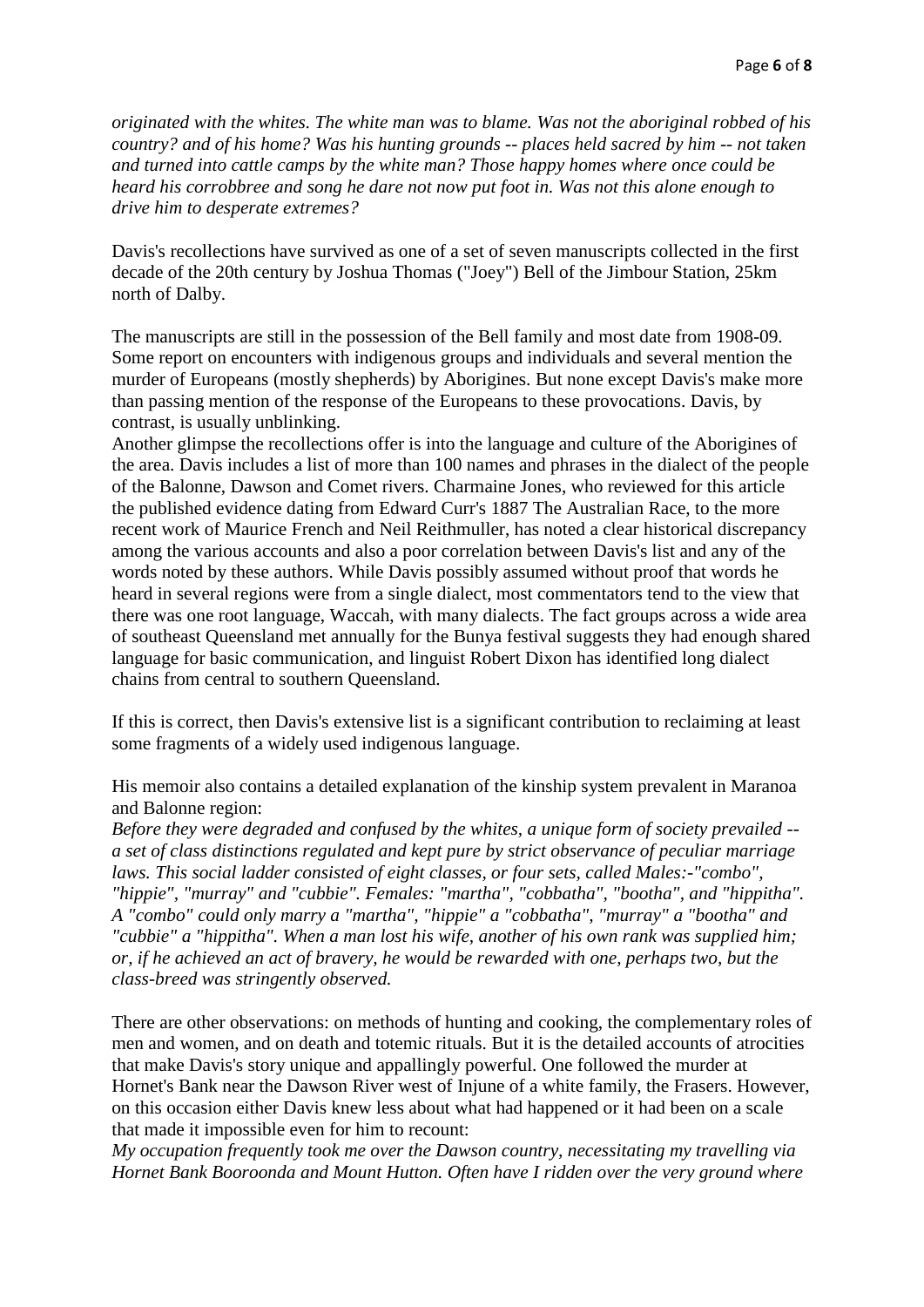*the police came up with the murderers of the Fraser family and saw the bleaching bones of the dead blacks strewn here and there -- a gruesome sight! -- full-ribbed bodies, fleshless arms, disjointed leg-bones and ghastly grinning skulls peeping out of the grass. And I have passed the place in the dead of night with yet twenty miles before me, through a wilderness without a soft side -- Nature in, what always seemed to me, her worst aspect -- but never without a shudder . . .*

To have wended one's way through the Dawson scrub leaving the bones of the slaughtered blacks far behind was joy indeed.

This was one of the encounters journalist Bruce Elder documented in his bestselling Blood on the Wattle: Massacres and Maltreatment of Aboriginal Australians Since 1788 (1992), in what he claims was the extermination of the Yeeman group, through an initial co-ordinated revenge action and subsequently by a surviving and deranged member of the Frasers who continued to rage across many regions shooting Aborigines at will. More recently, Richards in The Secret War also reports on the Hornet's Bank killings and reprisals, including an 1862 account by a member of one of the reprisal gangs who described "killing every grown-up black they found for 100 miles".

Is the survival of close reportage, as here in Davis's memoir, evidence of the typical pattern? Or does it point to the occasional breakdown of otherwise less bloody invasion and settlement? My own views, as fragmentary and inconclusive as anyone's, are informed by experiences I had touring throughout eastern Australia in the 70s with a theatre company staging a documentary play that touched on Myall Creek and other then known massacres.

Attitudes were changing, and several audience members quietly told me about killings they vaguely knew of, while two well-educated brothers even showed me the corner of a paddock on their property near Boggabilla where they claimed one had occurred.

I particularly remember one evening, talking to a young grazier during the post-performance tea and scones.

"That show was a bit close to the bone," he offered.

"I guess many of us have ancestors who were involved in that sort of thing in some way," I replied..

"Not just ancestors," he said with a careful look around to see who was in earshot. "My father."

\* \* \*

## **Rudd's stories gave faces to bush battlers**

STEELE Rudd's stories were collected in in 1899 as On Our Selection and became the greatest phenomenon in Australian book publishing in the first half of the 20th century. It was endlessly copied, exploited in other forms of entertainment and plagiarised. It was also translated into many languages and read across the world. Probably no other book until the 1970s influenced international perceptions of Australia more.

Rudd writes as if the stories he tells are raw autobiographical reportage, as if he is one of Dave Rudd's younger brothers and his father is Dad. Measuring formal book sales in Australia alone, an estimated 250,000 readers believed him. Dad Rudd's Australia was their popular memory of the era of the pioneers. Dad Rudd was, as historian Manning Clark